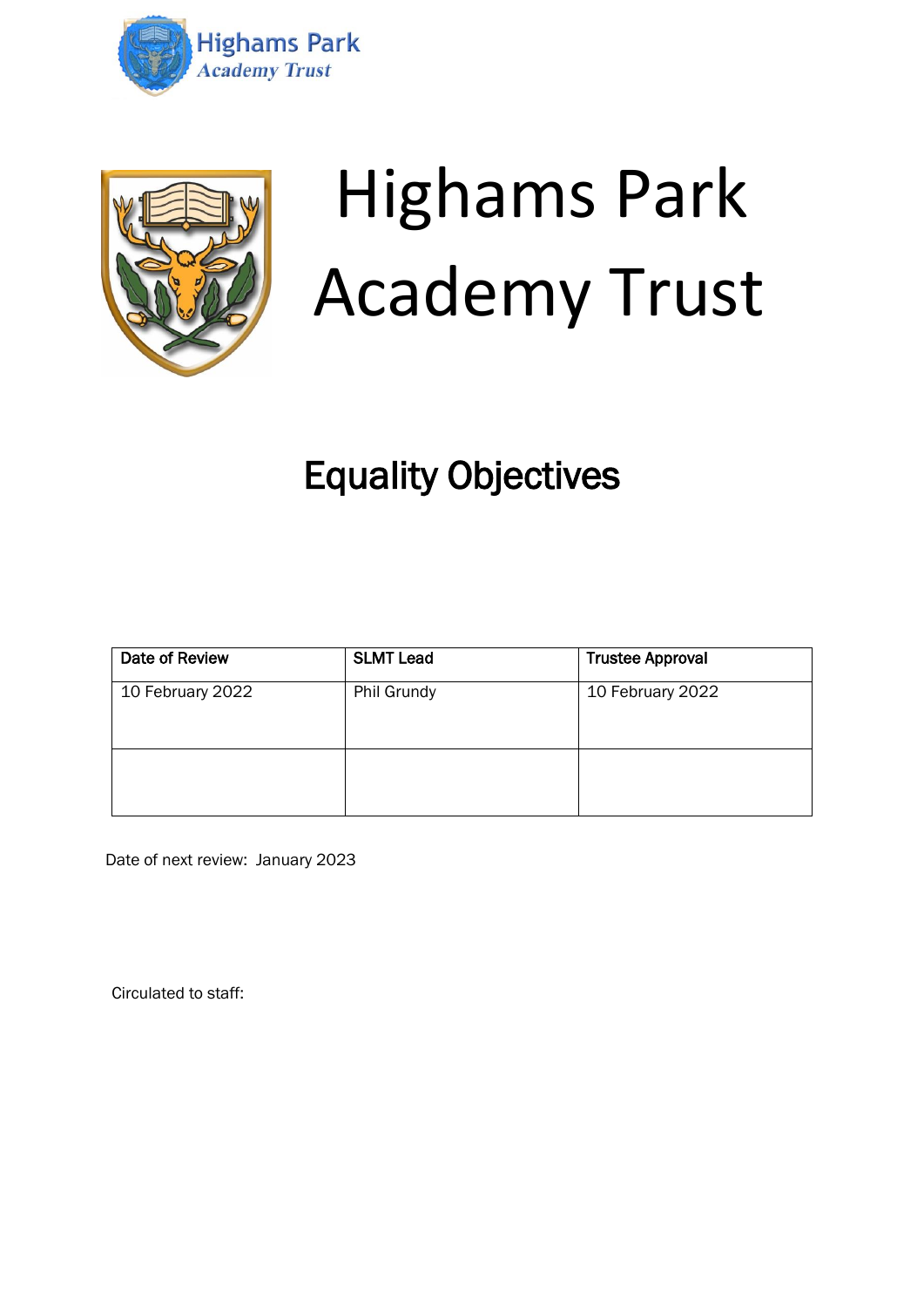

Highams Park School strives to promote equality within our school and celebrate the diversity within our community. Highams Park School welcomes the public sector equality duty as set out in the Equality Act (2010). The Equality Act replaces previous anti‐discrimination laws with one single act.

The public sector Equality Duty came into force on 5 April 2011 and applies to public bodies including schools. The Equality Act 2010 was introduced to ensure protection from discrimination, harassment and victimisation on the grounds of specific characteristics (referred to as protected characteristics). For schools, this means that it is unlawful to discriminate against individuals or treat them less favourably because of their gender; race; age; disability; religion or belief; gender reassignment; sexual orientation; pregnancy or maternity.

#### **Our Duty**

We must:

- Eliminate discrimination, harassment and victimisation.
- Advance equality of opportunity between different groups.
- Foster good relations between different groups.

## **Highams Park School Commitment to Equality and Diversity**

We are committed to ensuring equality for every person in the school community, regardless of age, disability, gender (including transgender), sexual orientation, religion/belief and race. The school acknowledges the value of being multicultural and multilingual. We seek to remove any barriers to access, participation, attainment and achievement. We promote diversity and community cohesion. We aim to reflect the diversity of our local community and society and ensure that the education we offer recognises and celebrates different backgrounds, lifestyles, cultures and identities.

Our Equality Policy Our Equality Policy contains information about how the school complies with the Public Sector Equality Duty.

#### **Highams Park School Equality Objectives 2021-22**

To continue to provide a school environment that welcomes, protects and respects diverse people.

To provide an education that realises the full potential of every student. This includes using performance data to identify and close the gaps in attainment and achievement between students and all groups of students; especially boys and girls, disadvantaged students, students with Special Educational Needs and Disabilities, Looked After Children, students from different heritage groups and those affected by the Pandemic.

To foster an atmosphere in which everyone flourishes, achieves and feels valued so that everybody feels they can contribute positively to the life of the school.

To promote a caring and well-behaved student population through our motto (Respect, Responsibility and Resilience), core values and inclusion work.

To ensure that all students have a voice.

To continue to develop pastoral strategies to challenge and eradicate the use of homophobic, sexist, racist and other discriminative language by students, including misogyny, through the curriculum and wider strategies.